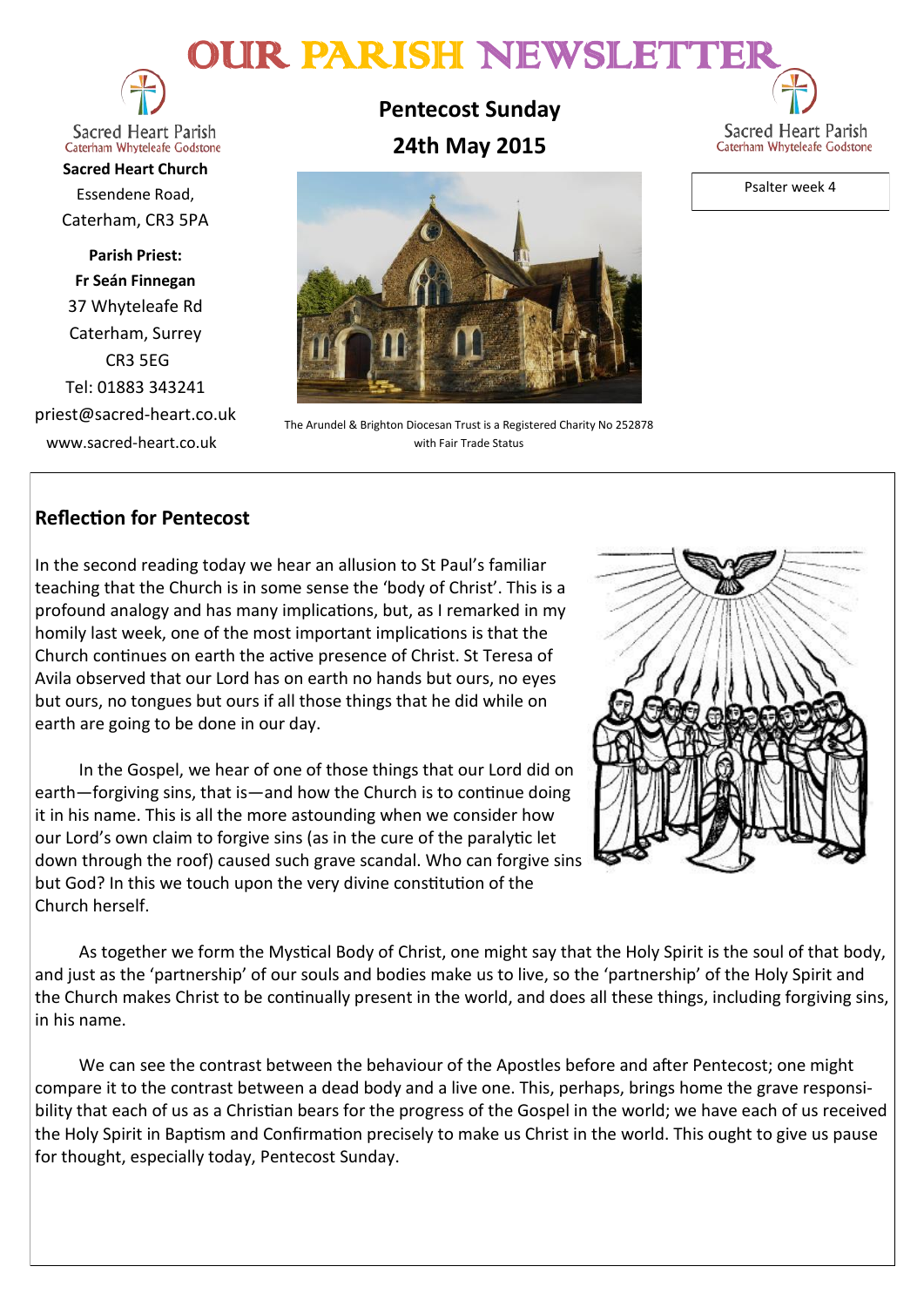#### **FIRST HOLY COMMUNION**



Please say a special prayer for the following children who will make their First Holy Communion on Saturday, 30 May 2015 and Saturday 06 June 2015. The children have been wonderful and hopefully enjoyed themselves over the last nine months. We would like to say thank you to all the teachers and parents who helped them on their spiritual journey and without whom we would not have been able to do it.

> Benjamin Anderson Felix Atkinson Dexter Babler Summer Burton Mia Cassar Amelia Chan-Lok Emily Cheung D'arcy Crowe Sebastian Davies Oliver Dennis Bonnie Edwards Tavis Emery Tamsin Filipe-Harrington Kiera Giacalone-German Olivia Giacalone-German Grace Giblin Lily Goodwin Emma Guntrip Harrison Hayman Aidan Healy Evalyn Henley Seamus Holton Layla James Harrison Jarrett Emma Jones Zofia Kalinowska Emilia Kavanagh Aidan Kemp Beyonce Kiroro Emily Lee Evie Linsdell Grace McCabe Conor Maguire Joseph Michel-Cliffe James Murphy Maya Nadotti Christian Neale Emma O'Grady Kathleen O'Sullivan Scarlett O'Sullivan Adam Ogunremi Caitlin Prior Christopher Raj Ellie Rann Benicio Rookard Luke Routledge Samuel Simpson Katherine Smith Thomas Smith Aimée Sturgess Sinéad Tanner Isaac Taylor Harry Thomas Archie Voorbach Elena Wilden-Labonté Wesley Wood Hannah Younan



**Festival 50 Diocesan Jubilee at the AMEX Stadium - 5th July**

Please check your name is on the list at the back of Church. There are a few places left on the coaches.

#### **First Holy Communion Celebration Breakfast**

If you would like to celebrate with the candidates, please join us at a very special Mass on **Sunday 14 June 2015 at 10.45am**. This is a celebration of the First Holy Communion children with the community, where the children also get a second chance to wear their special Holy Communion outfits. There will then be a celebration breakfast afterwards, in the Centenary Hall with cakes and goodies to share.

*'Justice and Peace' is a way of describing the Church's call to witness to gospel values in society. If you would like to explore how our parish can show this witness in our area, and how we can speak up for justice and peace in a local, national and international way, come along on Thursday 4th June at 7.30pm to the Old Hall to meet others and hear speaker Aidan Cantwell, DABCEC's J and P Advisor ALL WELCOME. Further details please see notices or contact the parish office*

#### **Arts and Crafts – have you entered yet?**

There's an opportunity for everyone to contribute to the Festival 50 Art & Crafts show that is taking place at the Amex on 5 July. It is in celebration of the significant place art and crafts have held in the Church over the centuries and there is a place for all. Paintings, needlework, embroidery, calligraphy, sculpture, carving, ironwork, felting tapestry etc Individual works or Parish projects. For more details and entry forms are on the diocesan website, available from DABCEC or at [Elizabeth.hembrey@dabnet.org](mailto:Elizabeth.hembrey@dabnet.org)

**Youth Leaders' Contact Days** are for anyone who works with young people, and anyone who would like to start. Held on periodic Saturday afternoons, they are an opportunity for potential / existing youth workers to network and exchange and learn new ideas. For more information contact Jack Regan, Diocesan youth Adviser, on 01293 651158 or email [jack.regan@dabnet.org](mailto:jack.regan@dabnet.org)

Centering Prayer – intensive retreat 13th – 22nd June – at the Convent of the Poor Clares, Arundel. More details from Sr Clare Ruva – clareruva1@gmail.com

#### **Offertory Collection**

Sincere thanks for your generosity last weekend: Offertory: £743.79 (Gift Aid £324.79) Second Collection for The Catholic Communications Network £216.32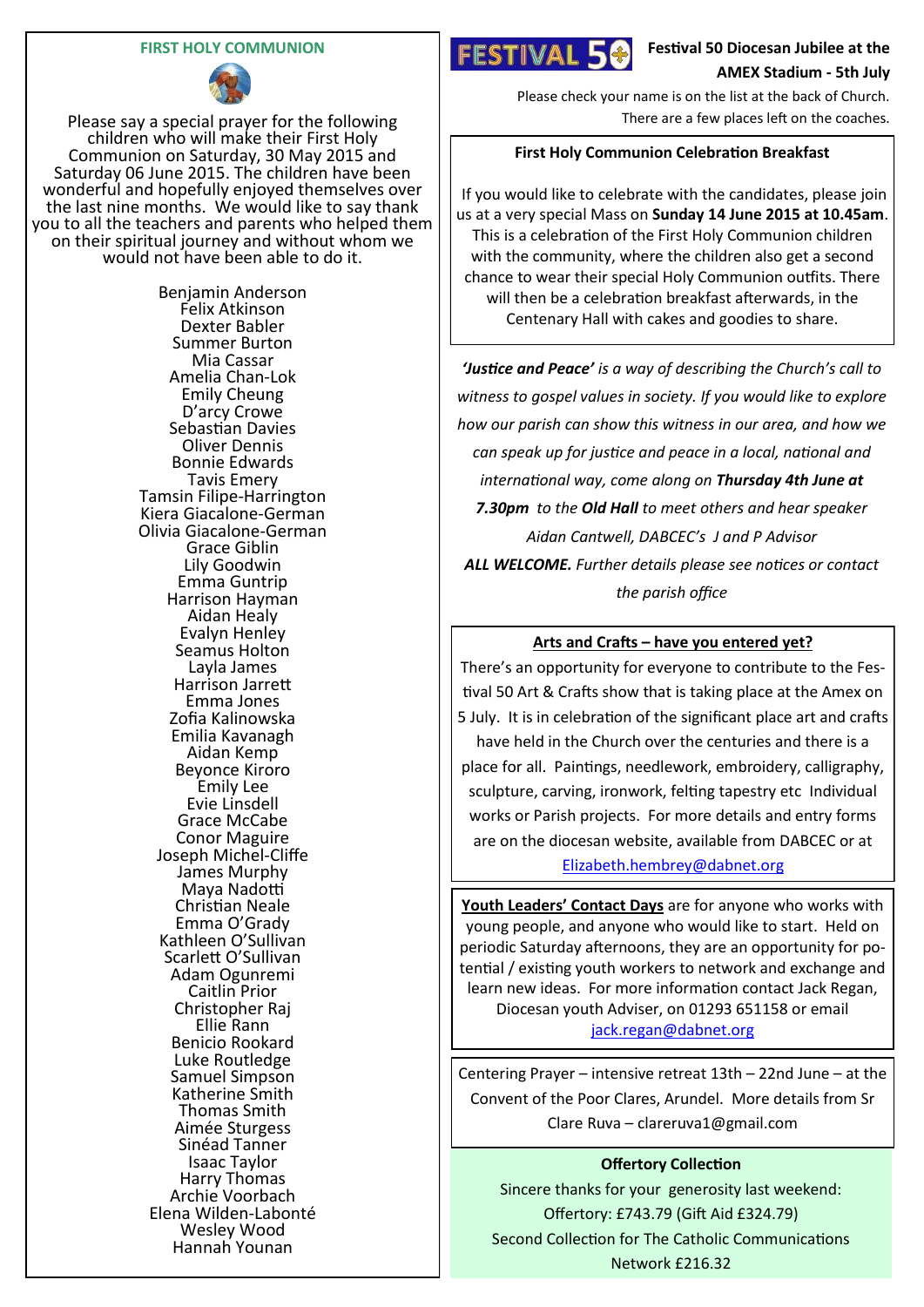# **WHAT'S ON IN THE PARISH THIS WEEK**

| Sun $24$ th: | No CHILDREN'S liturgy                |  |
|--------------|--------------------------------------|--|
|              | Teas & Coffee after 10:45am Mass     |  |
|              | Gift Aid Statements to be collected  |  |
|              | in the porch after each Mass.        |  |
| Mon:         | Teas & Coffees after Mass (Old Hall) |  |
| Tues:        | No Toddler Group (Old Hall)          |  |
| Sat:         | 1pm First Holy Communion             |  |
| Sun 31st:    | NO CHILDREN'S liturgy                |  |
|              | Teas & Coffee after 10:45am Mass     |  |

**World Youth Day 2016:** Anyone who is interested in joining Pope Francis and millions of young Catholics in Krakow, Poland, next year should contact Jack Regan, Diocesan Youth Adviser for further information or to receive an application pack. Applicants should be aged between 16 and 35 as at 24th July 2016. Phone 01293 651158 or email [jack.regan@dabnet.org](mailto:jack.regan@dabnet.org)

#### **Parish shop**

We have a lovely selection of cards and gifts for First Holy Communion, Confirmation and Baptism available in the church shop. Please come and have a look.

#### **Gift Aid**

The Gift Aid annual statements will be available for collection at all Masses TODAY. We are now able to send these statements electronically so, if you would like your statement earlier or would like to save the Parish a bit of printing and postage, please send an e-mail to Peter Kelly (peterf\_kelly@o2.co.uk) or call on 01883 330684

#### **Silver Jubilee**

**Fr Sean's Silver Jubilee celebration, 12th June.**

A reminder to all parishioners who plan to attend please

sign the list in the porch to assist with the numbers for

catering. Thank you.

## **United Reformed Church Flower festival**

Caterham and District Churches together and other groups at the United Reformed Church Harestone Hill June 5th,6th and 7th. 10.30am to 5pm Theme: 'LET THE WHOLE WORLD IN EVERY CORNER SING' Light refreshments available. Admission free. Donations appreciated.

## **Iraqi Christians In Need**

Carl Bahoshy will be giving a lunchtime piano & organ recital at St. Matthew's Church (RH1 1DL) on Thursday,  $4<sup>th</sup>$  June 2015, 1:10pm, in aid of the UKregistered charity 'Iraqi Christians In Need' ([www.icin.org.uk\)](http://www.icin.org.uk/) which is providing direct financial relief to displaced refugees under the care of the churches in northern Iraq. Free Admission (retiring collection). All welcome.



**Your Prayers are requested for the following persons who are ill or housebound.** 

Pat Knight; Kathleen & John Saunders; Helen Keogh; Daisy Hill; Christopher Browne; Kit Monk; Krista Thompson; Jane Hill; Rosemary Whale; Pam Weaver; Jimmy & Bridie Mullen; Bernie Horrocks; Margaret Robertson; Heather Tordimah; Jenny Rowen; Elizabeth Daley; Eileen Lattimore; Bryan Smith; Rose Knight; Oliver Farrell; Richard Richardson; Seeta Pillay; Christopher Miles; Pat McCoy; John Dunlop, Elise O'Connor, Malcolm Bowen, John Gilford, Chris Norman, Bridget Crook, Baby Tabitha Harrison, Christine Vernon, Peggy Sisman & Bruno Louis-Joseph

### **Second Collections**

Next week there will be a second collection for The National Catholic Fund - this collection is not eligible for Parish Gift Aid. Please do not use your envelopes for this collection.

#### **Message from Fr Seán**

I have a couple of visitors for my jubilee Mass on 12 June who will need accommodation: would any kind parishioners be prepared to help, please? I promise they are all house-trained.



#### **Bishop Moth**

Please keep in your prayers our new Bishop Richard Moth who will be installed in a special Mass on Thursday 28th May.



#### **Baptisms**

Mason Rann & Nicholas Trumper will be Baptised this week.

#### **All-Age Retreat Day - 27 May - 11am - 3.30pm - Catholic Bible School**

Sarah & David Beresford are the Directors of the Catholic Bible School and experienced retreat leaders for adults, children and young people. They will lead the retreat day using a variety of creative prayer techniques to encourage reflection and encounter with God. They are experienced and capable facilitators and have a relaxed informal style. You can find us here: Farm Lane, Nutbourne, Chichester, PO18 8SD and more details are available here: [www.catholic](http://www.catholic-bible-school.org/)-bible-school.org £2.50 per person or £10 per family group (if more than 4 people).

#### **Feast of Pentecost**

This Sunday a large World Map will be displayed in the porch on which we plan to show the different nationalities represented in our parish community. As you leave Mass today please follow the guidance so you can be included.